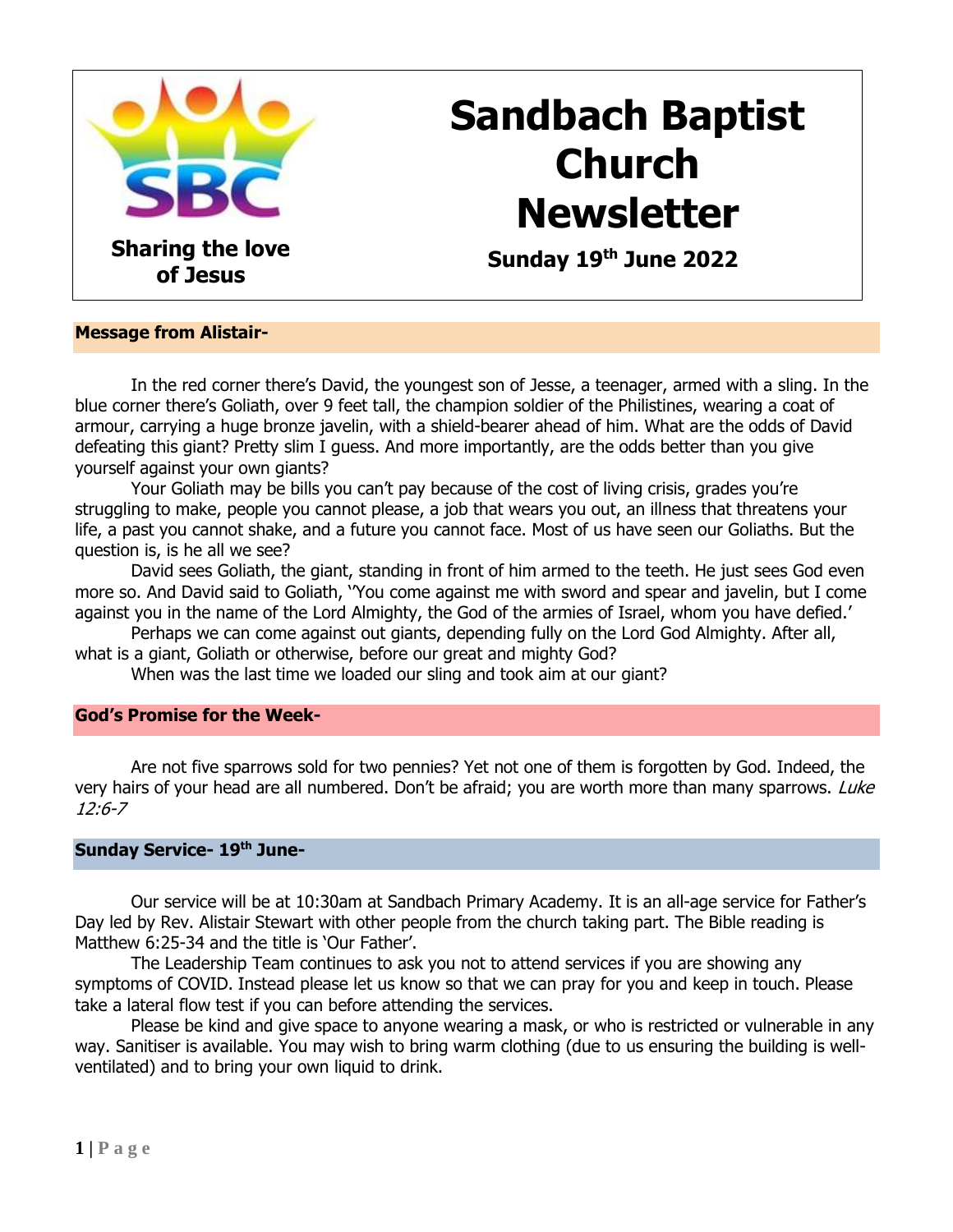**Saturday-** The Saturday Prayer Breakfast at Oasis- 8:30am-9:15am.

**Monday-** Welcome Bap at Oasis- 10:00am-12:00 Noon.

**Monday-** Ordinary Church Members' Meeting- 7:30pm at Oasis.

**Tuesday-** Tots and Co at Oasis- 10:00am-12:00 Noon. Alison, Jo and Gill are on the rota.

**Tuesday**- Encounter with God- 7:00pm-8:00pm at Oasis.

**Wednesday-** Ladies Fellowship- 10:30am by Zoom.

**Wednesday-** Wednesday Evening House Group at Oasis- 7:30pm. Studies in the Psalms.

**Thursday-** Thursday Evening House Group- 7:30pm by Zoom. The Parable of the Ten Virgins- Matthew 25:1-13.

If you would like to join any one of the midweek groups, please contact Alistair and he will put you in touch with the group leader.

## **Wisdom for the Week-**

'Heavenly Father, You see the giants I'm facing. Thank You that you are good enough, wise enough and big enough to conquer them. Thank You that your Holy Spirit offers comfort and peace in the midst of the struggle. As I pick up my stones today and load them into my slingshot, steady my aim. I trust You. In Jesus' Name, Amen.' Heidi St John- American Christian author and speaker

#### **News for the Church Family-**

#### **From Lynn Mynett – Our BMS supported workers!**

## **An Evening with …. BRIAN & JACKIE CHILVERS**

## **Our Sponsored BMS WORKERS at the**

## **GUINEBOR II HOSPITAL in CHAD**

## **6:00pm- Saturday 18th June, 2022 at Oasis Community Centre**

Brian and Jackie Chilvers will be travelling many miles to share with us the focus of their work and vision for the vital part they are playing in their work at Guinebor 11 Hospital, also in their role in supporting their community in the Republic of Chad, Central Africa.

A cold buffet style 'Bring and Share' meal will be served towards the beginning of the evening. We look forward to a wonderful time of fellowship with Jackie and Brian.